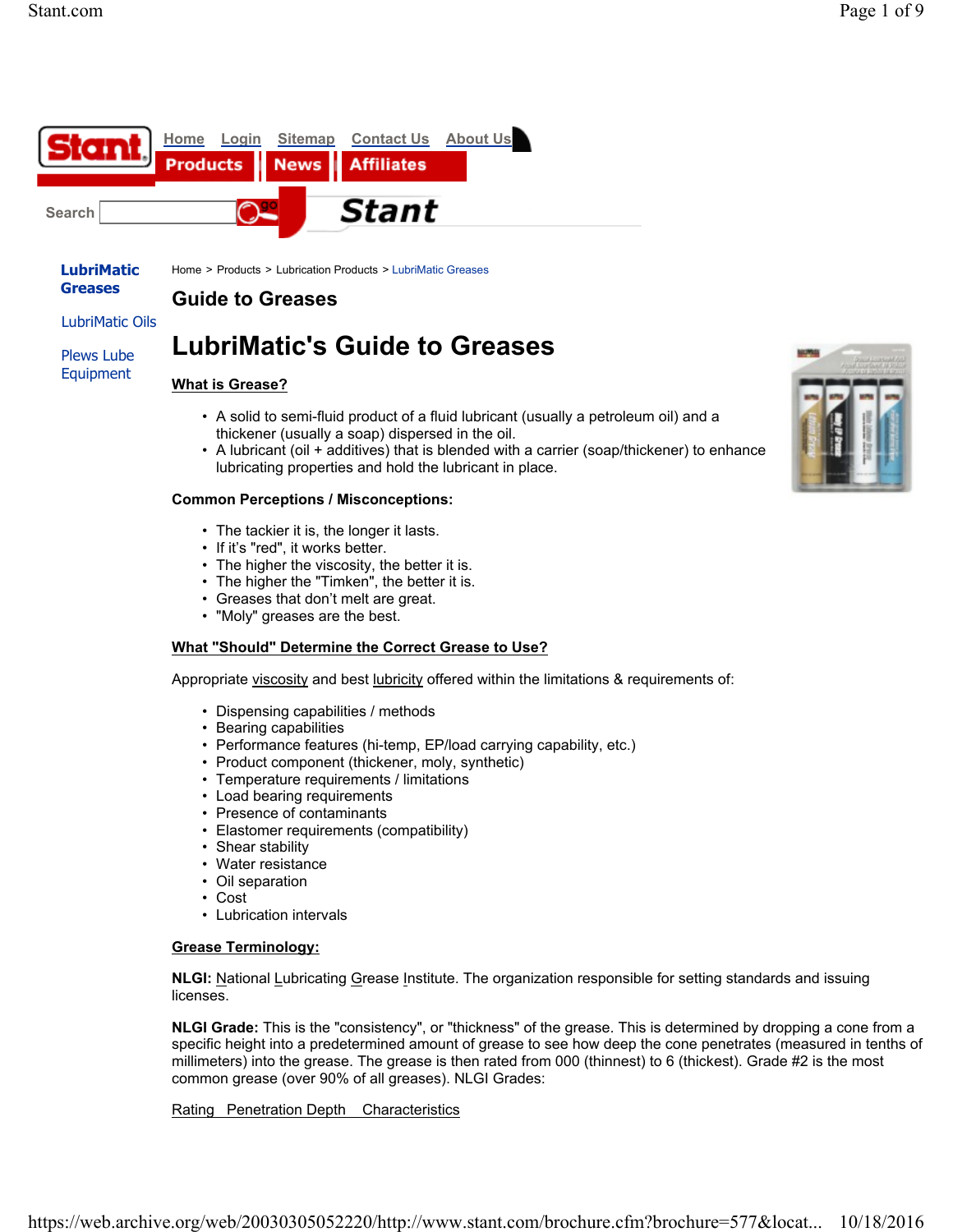| 00 | 400 to 430 | Almost Liquid |
|----|------------|---------------|
| 0  | 355 to 385 | Very Thin     |
| 1  | 310 to 340 | Smooth        |
| 2  | 265 to 295 | Most Common   |
| 3  | 220 to 250 | Very Tacky    |

**NLGI Rating:** Rating assigned after grease is submitted to the NLGI for licensing. The "GC-LB" is the latest & highest auto industry approval rating for wheel bearings & chassis. This is based on a life test of 80 hours.

**Viscosity:** The measurement of a fluids resistance to flow. The ability to maintain consistency and avoid breakdown.

**Lubricity:** The ability of an oil or grease to lubricate. Also called "film strength".

**Shear Stability:** This is the ability of the grease to resist changes in consistency (hardness) during mechanical working. "Extended Penetration" & "Roll Stability" measure the "Shear Stability".

**Extended Penetration:** Most grease is measured at 10, 10,000 and 100,000 strokes. At 10,000 strokes, good grease will stay within grade. At 100,000 strokes, a 30 – 60 point change is common. Most grease suppliers do not report results at 100,000. Some do not report at 10,000.

**Roll Stability** : A rating of 5% to 8% equates to very stable. Most "tacky" greases are not very stable.

**Drop Point:** This is the temperature at which the grease changes from a "semi-fluid" to "fluid" state. The operating temperature is 80 to 100 degrees F below this "drop point".

**Timken:** The "Timken OK Load" rating (in lbs.) is a test that "broadly" reveals the load carrying capability. EP greases will typically have a Timken of 40 or higher. A Timken of 50 or higher normally degrades grease and/or bearing life performance. The Timken test has poor precision due to inconsistent levels of repeatability & reproducibility.

**Four-Ball Weld Test**: This is a another test that reveals load carrying (EP) capability of a grease and is much more precise than the Timken test. The test unit is loaded until the four-balls weld together. The results indicate low, medium or high levels of load-carrying capability. Premium greases have a rating of 250 or higher.

**Four-Ball Wear Test:** Similar to the Four-Ball Weld Test but conducted at a lighter load to avoid welding, yet a high enough load to "scar" the balls. The resulting scar's diameter is then measured. High quality greases yield a scar diameter of less than .6mm.

**Water Resistance:** There are two tests used, "Water Washout" & "Water Spray-Off". Most grease does not excel in both cases.

**Water Washout:** The bearings are tested in a shielded, but not sealed housing. Good grease will have less than a 3%-5% loss at 175 degrees F.

**Water Spray-Off**: The blasting effect measures cohesive strength. Results of less than 30% are excellent.

**Oil Separation**: This test is designed to measure the predicted amount of bleed from a 35lb. pail stored at room temperature. Premium products can be as high as 3%-5%. Low bleed does not in itself, assure long bearing life. "Controlled Bleed" is often necessary.

**Cold Weather Mobility:** This determines the low temperature suitability. Low temperature pumpability is most dependant on the base oil used, the additive package and thickener. Typically, calcium complexes, sodium and barium are not good choices for good low temperature pumpability.

**Compatibility:** Determines whether a grease will be affected if mixed with another grease. To be safe, the general rule of thumb is not to mix any greases with different additives or thickeners. This could actually promote rusting, corrosion, lower operating temperatures or cause oil separation and leaking of grease/oil.

**Corrosion Protection:** The ability of grease to prevent deterioration of a metal surface. Common test includes rust protection or salt fog. Results are either pass or fail.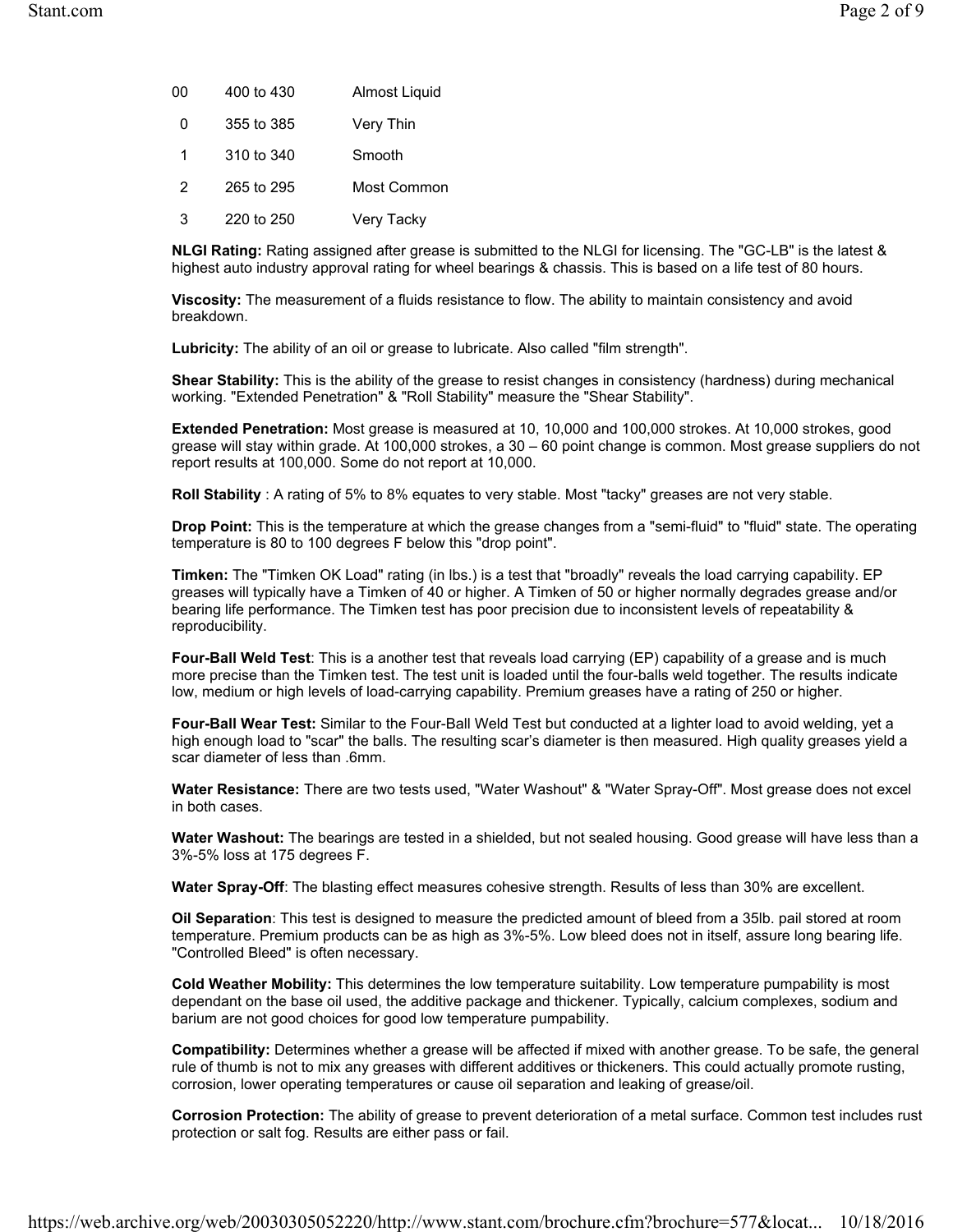# **How is a Grease Manufactured?**

Basically, making grease is a three-step process. You first make a soap or thickener, then add the base oil and finally an additive package. Let's look closer at each step.

**Soap/Thickener Process:** The recipe is to take a Metal Hydroxide + a Fatty Acid + Oil. Example: LiOH + Stearic Acid + Oil = Lithium Soap. The mixture is then cooked in either an open kettle, or, a contactor, which is done under pressure & high heat. The result is a better batch – to – batch consistency than an open kettle. "Complex Soap" is manufactured by taking the base soap and adding a non-fatty acid. Complexes are generally smooth, stable to heat (drop points usually exceed 500 degrees F), have acceptable oil separation characteristics and have additives for oxidation stability, rust protection & load carrying capacity. Thickener types are:

- Soaps Lithium, Calcium, Sodium, Aluminum
- Complex Soaps Lithium, Calcium, Aluminum
- Organic Ureas, Polyureas
- Inorganic Clay-Bentone, Microgel, Silica Gels

**Base Oils:** Viscosity is critical. Base oils are either from mineral oils or synthetics.

- **Mineral Oils** There are basically two types. A Napthenic Oil, which has a low VI (viscosity index), and Paraffinic Oil, which has a high VI. A "blend" of basestock oils is used when the grease must perform over a broad temperature range, rather than a fairly tight temperature range, where one would use straight Napthenic or Paraffinic oil. A blend will sacrifice a High or Low VI in favor of a broad temperature range.
- **Synthetic Oils** Synthetics are PAO's (Polyalphaolefins), Esters or Dialkylbenzenes. Most synthetics excel over wide temperature ranges, have greater thermal stability, oxidation stability and low volatility.

**Additives:** There are seven commonly used additives:

- **Antioxidants** Used to extend life at elevated temperatures and protect during storage.
- **Rust & Corrosion Inhibitors** Protects metals from rusting in water and inhibits grease from attacking metals.
- **Extreme Pressure (EP)** Extends loads carried by the lubricant film. Used when experiencing high loads and/or low speeds.
- **Anti-Wear** Reduces friction & excessive metal wear.
- **Temperature Performance** There are two types of additives to change the characteristics. A "VI
- Improver" will raise the viscosity index of the grease. A "Pour Point Depressant" will lower the temperature at which grease will flow.
- **Tackifiers/Polymers** Improves water resistance, and allows grease to adhere better to surfaces.
- **Color** Very important to the end user. This aids him in identifying grease and having a "comfort level" with it. However, there are no industry standards for color identification. Each manufacturer takes it upon themselves to chose which color each of their particular greases are. It does nothing to enhance or detract from the grease, or quality of the grease.

#### **The Evolution of Grease:**

#### **1930's**

#### **Calcium/Lime Soap**

- Resisted water
- Disintegrated at high temperatures
- Used for axle grease

#### **Sodium Soap**

- Worked at higher temperatures if dry
- Possesses a fibrous texture
- Good adhesive properties
- Major drawback they are soluble in water
- Common applications first wheel bearing grease, universal joints, anti-friction bearings where low medium speeds & loads are encountered

#### **1940's & 1950's**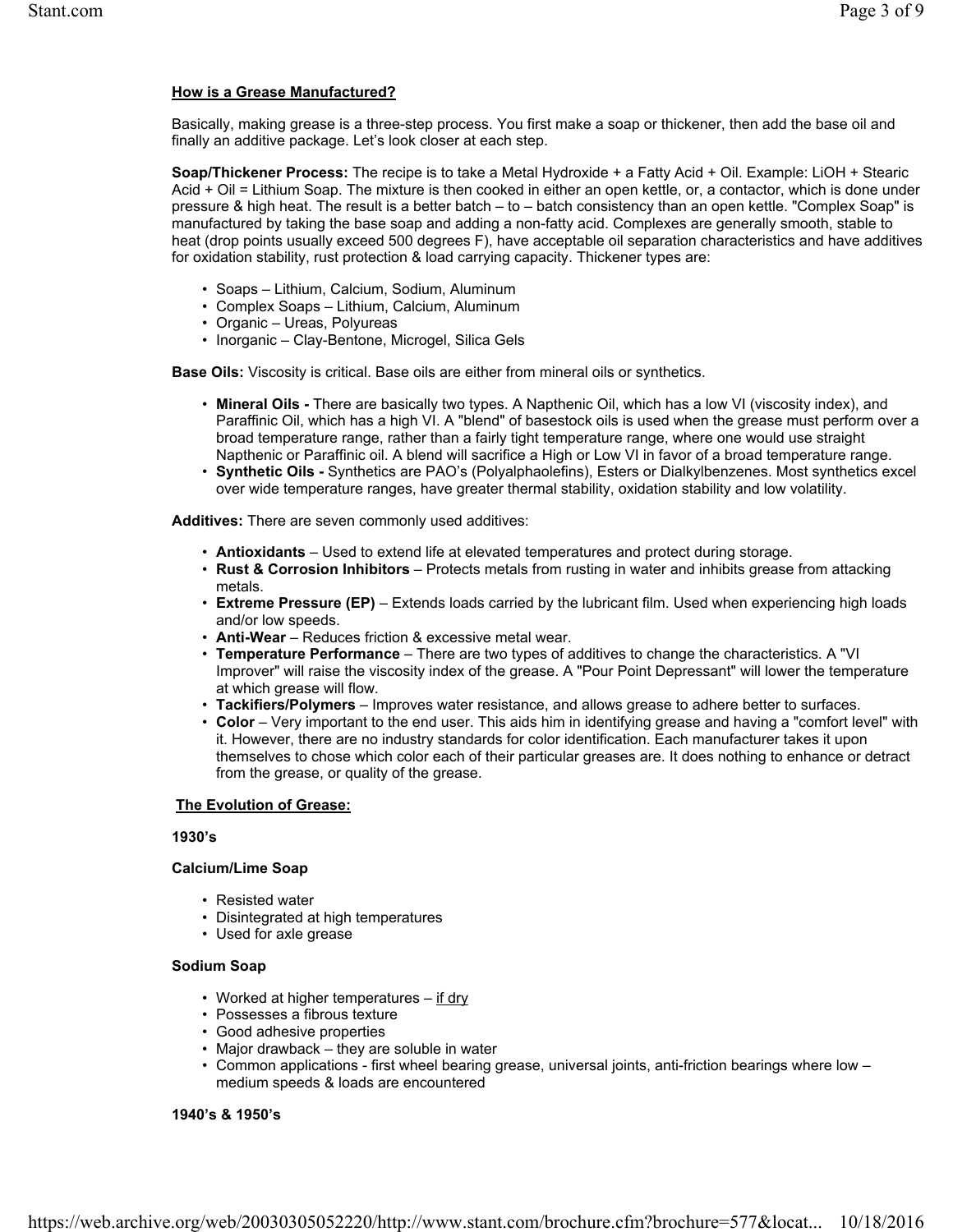# **Anhydrous Calcium (calcium-12-hydroxy stearates)**

- Excellent water resistance
- Good mechanical stability
- Good low temperature properties
- Dropping point usually in excess of 250 degrees F
- Common applications chassis, mine cars, roll necks, center plate grease, water pump, truck wheel support rollers & truck idlers

# **Aluminum Stearates**

- Clear, transparent & smooth in appearance
- Excellent water resistance
- Texture changes as temperature changes
- Poor mechanical stability
- Very few applications due to high cost to produce & poor properties

#### **Barium Complex**

- Fibrous texture, good sealant properties
- Dropping point range of 380 to 475 degrees F
- Excellent adhesion properties
- Fair rust preventative properties
- Good water resistance
- Difficult to manufacture
- Poor low temperature pumpability
- Not shear stable
- Now environmentally outlawed
- Common applications were chassis, wheel bearing, water pump, universal joint & outside gear lubricant

#### **Lithium Soap**

- Combines the high temp qualities of sodium with the water resistance of calcium
- Exceptional shear stability
- Dropping points up to 290 degrees F
- Additive friendly EP, rust, oxidation
- Excellent sealant properties
- Common applications general purpose, mill bearings & automotive

# **Lithium Stearates**

- Buttery in texture
- Higher dropping points over 350 degrees F
- Excellent water resistance
- Resists breakdown or softening by working
- Good pumpability, even at low temperatures
- Common applications general purpose, automotive, industrial & agriculture

# **1960's & 1970's**

#### **Aluminum Complexes**

- Smooth gel-like appearance
- Outstanding water spray-off
- Dropping points above 470 degrees F
- Respond well to additives
- Tendency to soften or harden
- Shorter life at high temperatures
- Extremely flammable
- Usage decreasing

# **Calcium Complexes**

• Consistency sensitive to temperature changes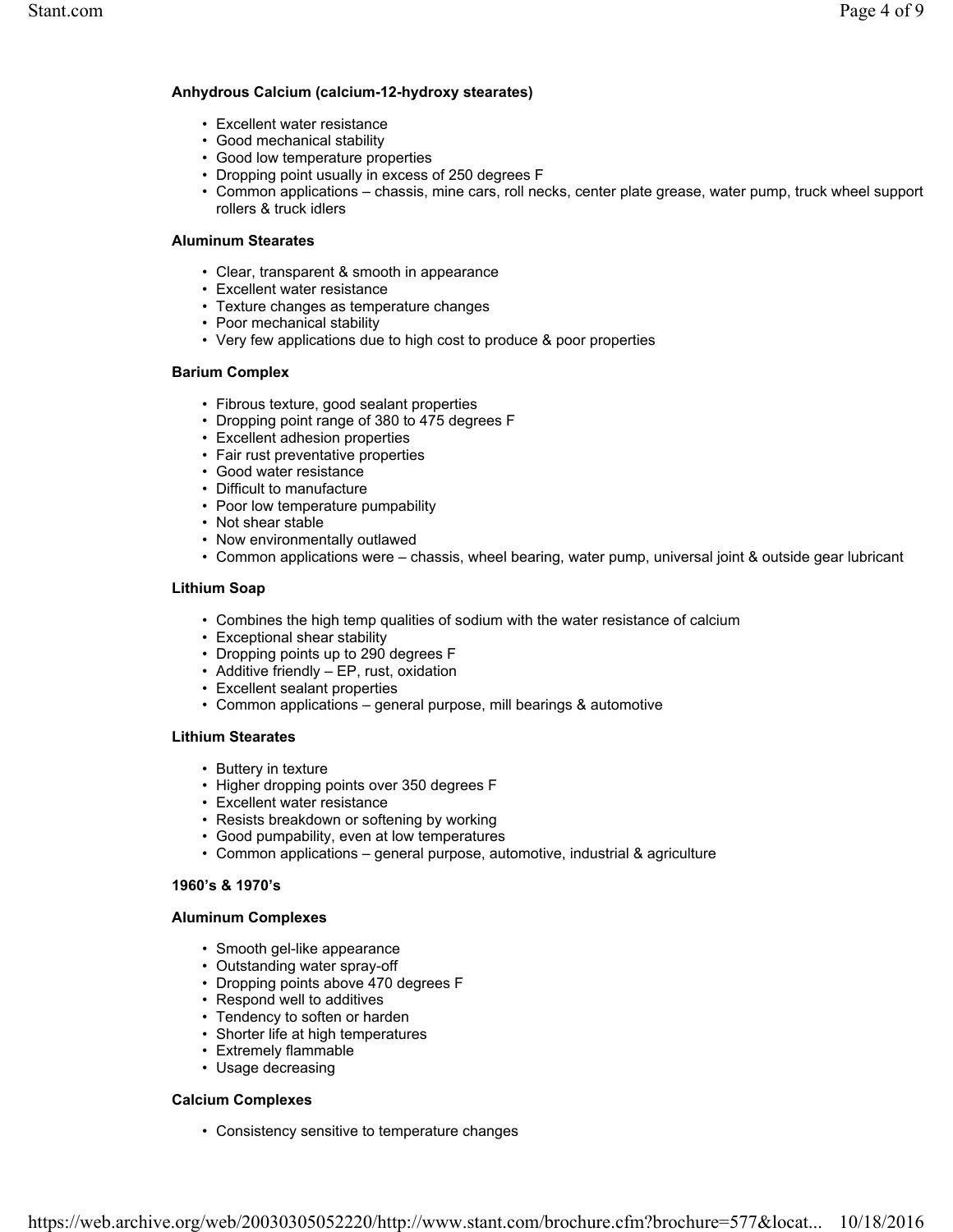- Good EP & high temperature qualities
- Sensitive to water
- Poor pumpability at low temperatures
- Tendency to separate under pressure
- Can harden in storage
- Common applications high temperature industrial & automotive bearings

#### **Lithium Complexes**

- Superior to high temperature predecessors in shear stability, mobility , oil separation & offer longer service life
- Good EP protection
- Good anti-wear protection
- Moderate water resistance (can be improved with polymeric additives)
- Good cold weather pumpability
- Resists oil separation
- Currently (with lithium) makes up over 50% of the US grease market
- Common applications general purpose, automotive, industrial & agriculture

#### **1980's**

# **Polyurea –Acetate (1st Generation)**

- Good oxidation & rust resistance
- Poor shear stability
- Incompatible with other greases
- Tendency to harden in storage
- Poor pumpability for central systems
- High cost to produce
- Common applications became niche product for sealed applications (CV joints, electric motors)

#### **1990's**

# **Shear Stable Polyureas (2nd Generation)**

- Manufactured without calcium acetate new specialized manufacturing process with advanced formulation to fit process
- Passive EP protection
- Extremely shear stable
- Extensive storage life
- Very good water & rust protection
- Low oil separation
- Common applications wheel bearings, chassis, automotive & industrial

# **Grease Compatibility:**

Below is a "Grease Compatibility Chart". No matter what the chart says, the best way to use grease, and to get the maximum performance & life from the grease is to always flush and clean old grease if you are not using the exact same grease.

# **Grease Compatibility Chart**

*To determine the compatibility of two greases,*

*find the type of grease currently used in your application along the left column,*

*and match it with the new grease you intend to use from the top row.*

*Note the letter where the 2 greases intersect,*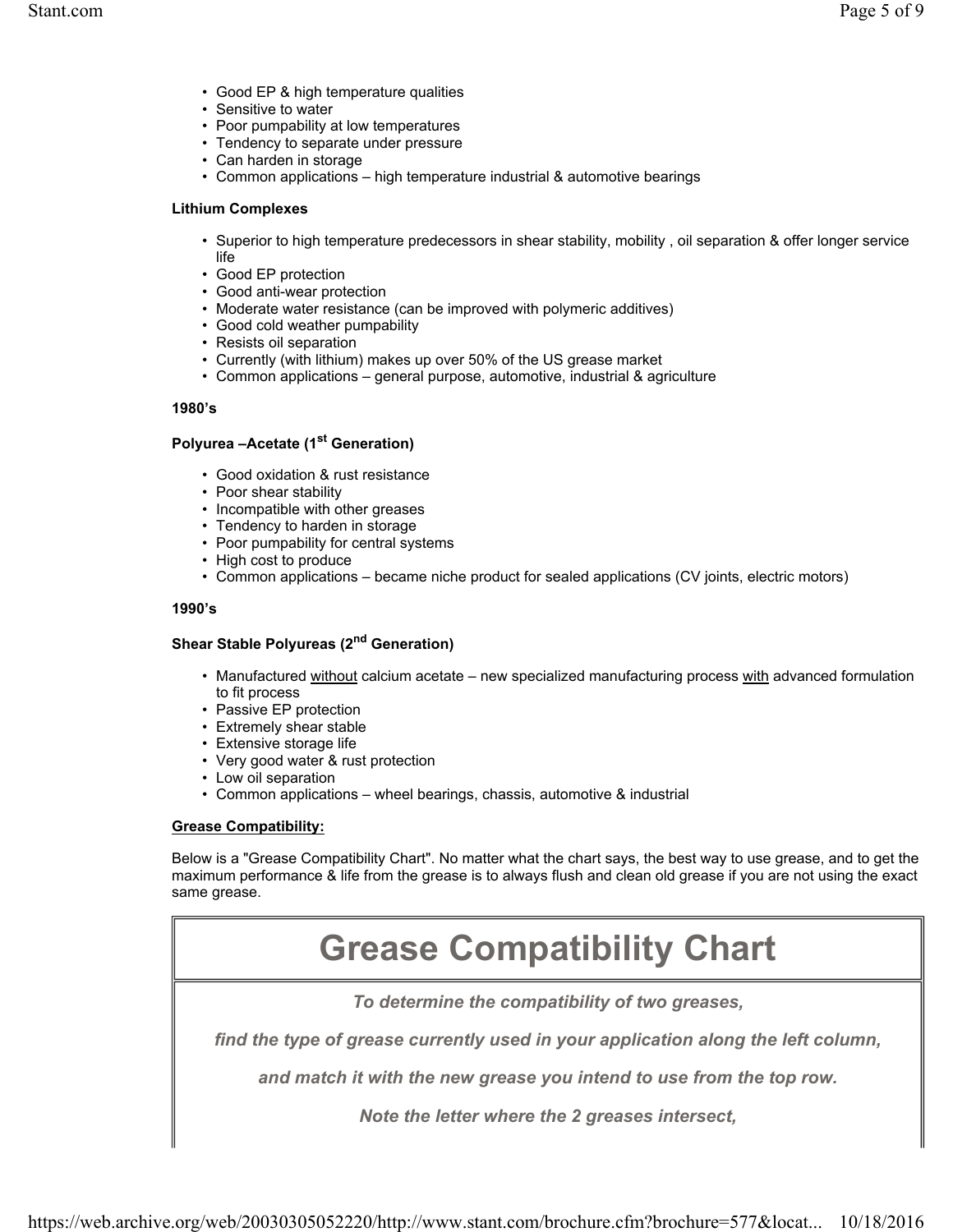| and refer to the key at the bottom of the page for compatibility. |                |                |                  |               |                |                |      |                  |               |                |               |              |
|-------------------------------------------------------------------|----------------|----------------|------------------|---------------|----------------|----------------|------|------------------|---------------|----------------|---------------|--------------|
| For complete name, please refer to first column.                  |                |                |                  |               |                |                |      |                  |               |                |               |              |
| <b>Thickener</b><br>Soap Type                                     | Alum.<br>Comp. | Bari.<br>Comp. | Calc.<br>Strate. | Calc.<br>12Hy | Calc.<br>Comp. | Calc.<br>Sulf. | Clay | Lith.<br>Strate. | Lith.<br>12Hy | Lith.<br>Comp. | Poly.<br>Gn 1 | Poly.<br>L/M |
| <b>Aluminum</b><br><b>Complex</b>                                 |                |                |                  | $\mathbf C$   |                | N              |      |                  |               | C              |               | $\bigcap$    |
| <b>Barium</b><br><b>Complex</b>                                   |                |                |                  | С             |                | C              |      |                  |               |                |               | N            |
| Calcium<br><b>Stearate</b>                                        |                |                |                  | C             |                | C              | C    | N                | N             | C              |               | C            |
| <b>Calcium</b><br>12<br><b>Hydroxy</b>                            | $\mathsf C$    | C              |                  |               | N              | N              | C    | C                | C             | C              |               |              |
| Calcium<br><b>Complex</b>                                         |                |                |                  | N             |                |                |      |                  |               | C              |               |              |
| Calcium<br><b>Sulfonate</b><br><b>Complex</b>                     | N              | C              | C                | N             |                |                |      | N                | N             |                |               |              |
| Clay<br>(no<br>soap)                                              |                |                |                  |               |                |                |      |                  |               |                |               | N            |
| Lithium<br><b>Stearate</b>                                        |                |                |                  | C             |                | N              |      |                  |               | <b>C.</b>      |               |              |
| Lithium<br>12Hydroxy                                              |                |                | N                | $\mathsf C$   |                | N              |      | $\mathsf C$      |               | C              |               | こ            |
| Lithium<br><b>Complex</b>                                         | $\mathsf C$    |                | $\mathsf C$      | $\mathsf C$   | $\mathsf C$    | $\mathsf C$    |      | $\mathsf C$      | $\mathsf C$   |                |               | C            |
| Polyurea<br>$(1st$ gen.)                                          |                |                |                  | $\mathsf I$   | $\mathsf C$    |                |      |                  |               |                |               | C            |
| Polyurea<br>(L/M type)                                            | $\mathsf C$    | N              | $\mathsf C$      | $\ C\ $       | $\mathsf C$    | $C \mid N$     |      | $\mathsf C$      | $\ C\ $       | $\mathsf C$    | $\mid$ C      |              |

**Key to Compatibility**

**C = Compatible**

**N = Not Recommended to mix these greases.**

**I – Incompatible, do NOT mix these types of grease.**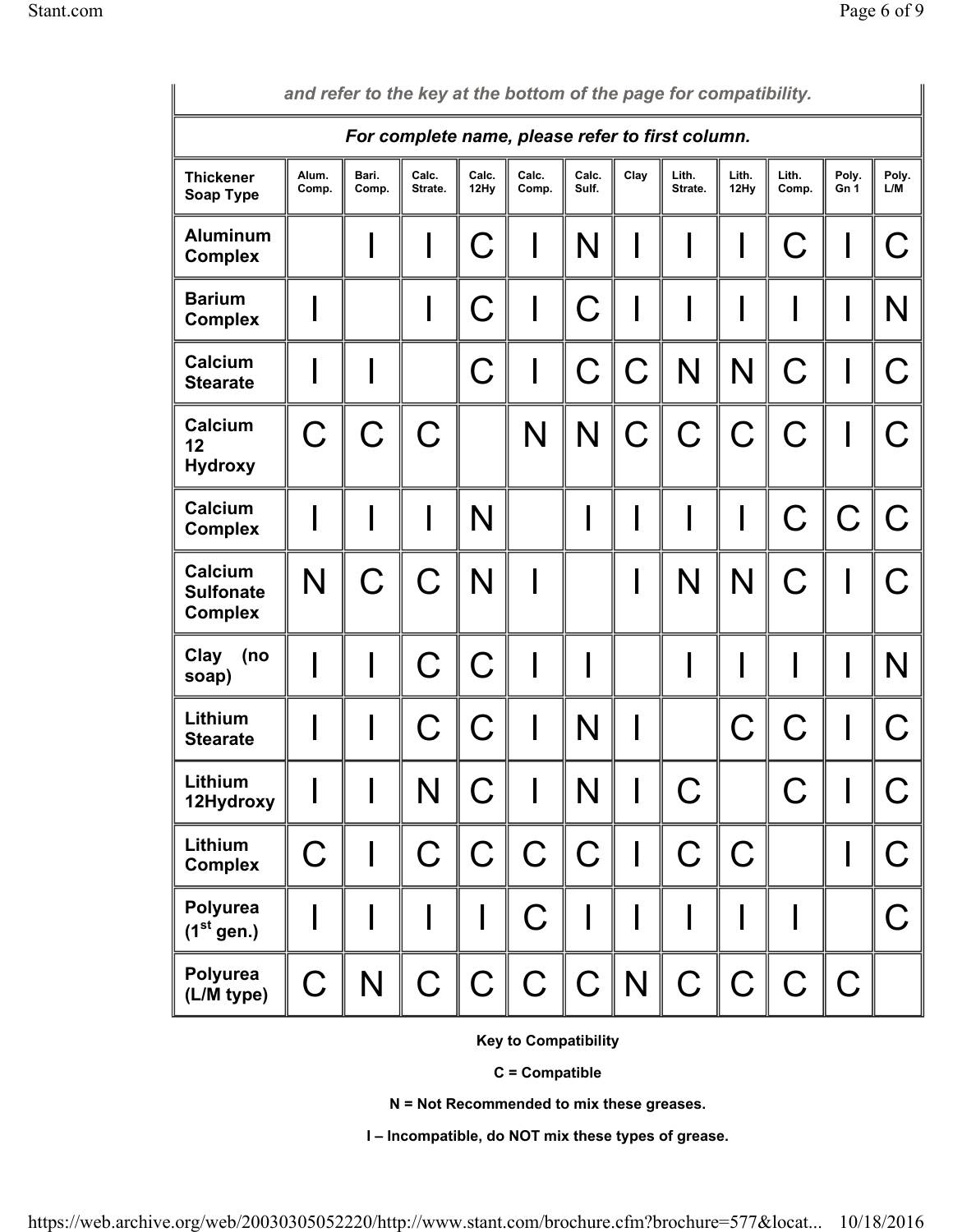# **LubriMatic Grease Specs:**

More complete specifications can be obtained from your Tech Data Sheets. This is simply a quick reference, general guide.

| <b>LubriMatic Quick Reference Grease Chart</b> |              |                               |                  |                            |                                  |                       |                                    |                |                             |
|------------------------------------------------|--------------|-------------------------------|------------------|----------------------------|----------------------------------|-----------------------|------------------------------------|----------------|-----------------------------|
| <b>Grease Type</b>                             | Grade        | Drop<br>Point<br>$(^\circ$ F) | Water<br>Washout | 4<br>Ball<br>Weld<br>(Kgf) | 4<br><b>Ball</b><br>Scar<br>(mm) | Timken<br>OK.<br>Load | <b>Base</b><br>Soap/Thickener      | <b>Texture</b> | Color                       |
| Multi-purpose lithium                          | 1.5          | 350                           | <b>Very Good</b> | NA                         | <b>NA</b>                        | <b>NA</b>             | Lithium 12-Hyd.<br><b>Stearate</b> | <b>Smooth</b>  | Gray-<br><b>Black</b>       |
| <b>Moly EP</b>                                 | 1.5          | 360                           | <b>Excellent</b> | 250                        | 0.41                             | 30                    | Lithium 12-Hyd.<br><b>Stearate</b> | <b>Smooth</b>  | Gray                        |
| <b>White lithium</b>                           | $\mathbf{2}$ | 390                           | Good             | NA                         | <b>NA</b>                        | <b>NA</b>             | Lithium 12-Hyd.<br><b>Stearate</b> | <b>Smooth</b>  | <b>Ivory</b>                |
| Disc/Drum wheel<br>bearing                     | $\mathbf{2}$ | 520                           | <b>Excellent</b> | 500                        | 0.51                             | 60                    | Polyurea                           | <b>Smooth</b>  | Aqua                        |
| LMX "Red"                                      | $\mathbf 2$  | 510                           | <b>Excellent</b> | 315                        | 0.50                             | 45                    | <b>Lithium Complex</b>             | Tacky          | Red                         |
| CV joint                                       | 1.5          | 570                           | <b>Excellent</b> | 250                        | 0.53                             | 40                    | Polyurea                           | <b>Smooth</b>  | Aqua<br><b>Blue</b>         |
| <b>Snowmobile</b>                              | 1            | 365                           | <b>Very Good</b> | 250                        | 0.50                             | 40                    | Lithium 12-Hyd.<br><b>Stearate</b> | <b>Smooth</b>  | <b>Dark</b><br><b>Amber</b> |
| <b>Marine trailer bearing</b>                  | $\mathbf{2}$ | 550                           | Outstanding      | 620                        | 0.45                             | 55                    | Calcium Sul.<br>Complex            | <b>Smooth</b>  | Aqua<br>Green               |
| Motor assembly<br>white                        | 1            | 390                           | Good             | 250                        | 0.53                             | <b>NA</b>             | Lithium 12-Hyd.<br><b>Stearate</b> | <b>Smooth</b>  | Off<br>White                |
| <b>Synthetic brake</b><br>caliper              | $\mathbf{2}$ | 500                           | <b>Excellent</b> | 315                        | 0.60                             | 55                    | <b>Lithium Complex</b>             | <b>Smooth</b>  | Light<br><b>Blue</b>        |
| 5 <sup>th</sup> Wheel trailer                  | $\mathbf{2}$ | 225                           | <b>Excellent</b> | <b>NA</b>                  | <b>NA</b>                        | <b>NA</b>             | Lithium / Calcium                  | <b>Smooth</b>  | <b>Black</b>                |
| <b>Red power</b><br>equipment                  | $\mathbf 2$  | 500                           | <b>Excellent</b> | 200                        | 0.60                             | 50                    | <b>Lithium Complex</b>             | Tacky          | Red                         |
| Hi-temp food<br>machinery                      | 2            | 500                           | Excellent        | NA                         | 0.60                             | 40                    | Aluminum<br>Complex                | Smooth         | White                       |
| <b>Synthetic food</b><br>machinery             | 2            | 650                           | <b>Excellent</b> | <b>NA</b>                  | 0.50                             | NA                    | <b>Silica</b>                      | Smooth         | Clear                       |
| <b>Electrical contact</b>                      | $\mathbf{2}$ | 572                           | Outstanding      | 500                        | 0.39                             | 65                    | <b>Calcium Sulfonate</b>           | Smooth         | Tan                         |

# **Multi-Purpose Lithium:**

- General purpose grease
- Recommended for chassis & universal joints
- Around the house, farm & shop
- Works best for rolling parts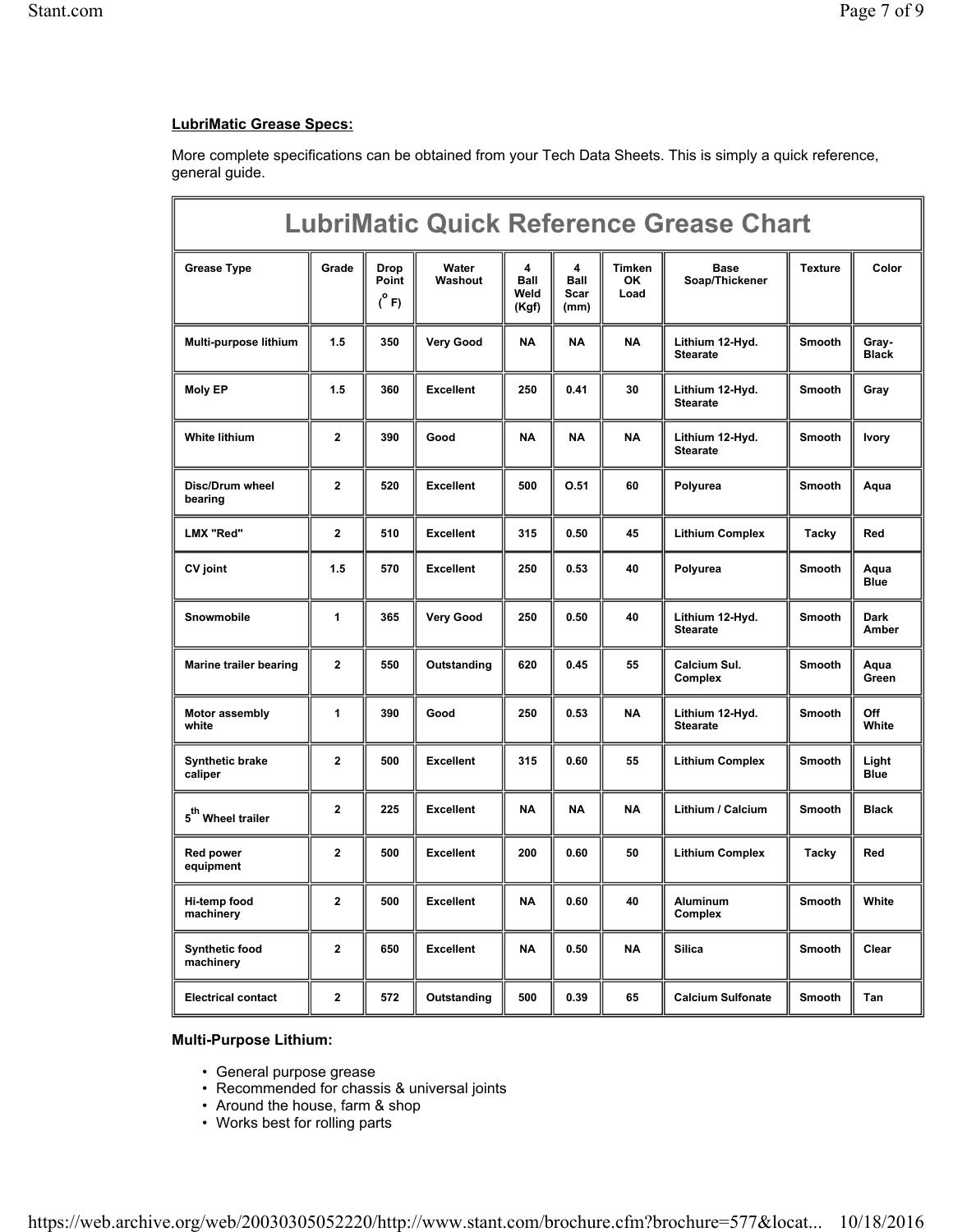#### **Moly EP:**

- Molybdenum disulfide added for "EP" (extreme pressure) to reduce scuffing, scoring & seizure with high loads
- Automotive apps include ball joints & universal joints
- Intended for use in ball & roller bearings & conventional sleeve bearings

#### **White Lithium:**

- General purpose grease
- Includes a zinc additive for a clean, white color for easy identification of fresh grease when flushing out old grease
- Provides rust & corrosion inhibition & protection against oxidation

#### **Hi-Temp Disc/Drum Wheel Bearing Grease:**

- Carries the NLGI "GC/LB" rating
- Meets all OEM specs for wheel bearing, chassis & universal joints
- Gives long service life at high temperatures
- A multi-purpose automotive & industrial grease

#### **LMX "Red":**

- Carries the NLGI "GC/LB" rating
- Industrial & Ag formula to lubricate under heavy loads & high temperatures for long periods of time
- Contains polymers to impart tackiness & improved water resistance
- Ideal for extreme pressures, shock loads & high-wear situations

#### **CV Joint:**

- Specifically formulated to give longest life possible to metal components & elastomeric seals in CV joints
- Formula approved by GM

#### **Snowmobile:**

- Low temperature formula which performs & remains pumpable to –40 degrees F
- Ideal for snowmobile & cold weather equipment

# **Marine Trailer Bearing & Corrosion Control:**

- Carries the NLGI "GC/LB" rating
- Ultimate in water washout, rust resistance & oxidation resistance
- Excellent shear stability & load carrying ability
- Free of heavy metals & resists burning
- Protects even in salt water, salt air & atmospheric chemicals

#### **Motor Assembly:**

- Provides rust & corrosion inhibition & protects against oxidation
- Provides initial metal-to-metal protection when rebuilding engines

# **Synthetic Brake Caliper & Wheel Bearing Grease:**

- Carries the NLGI "GC/LB" rating
- Provides the ultimate in wheel bearing/caliper lubrication
- Extremely wide temperature range
- High film strength
- Meets or exceeds all OEM specifications

# **5th Wheel Trailer Grease:**

- Designed for extreme load applications
- Outstanding anti-wear & severe shock load protection